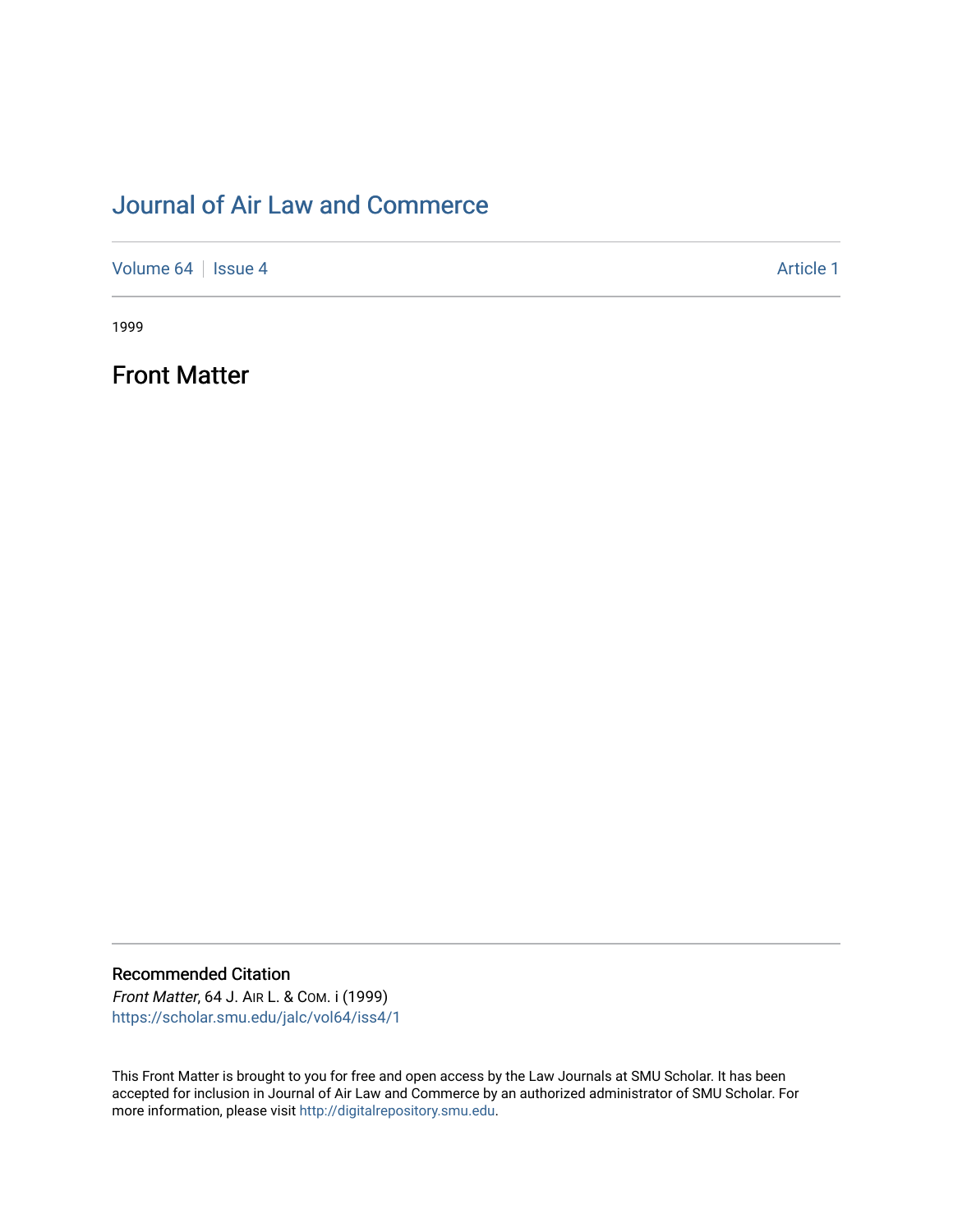# **The Journal of Air Law and Commerce**

 $=$ 

| VOLUME 64 | <b>FALL 1999</b> | NUMBER 4 |
|-----------|------------------|----------|
|           |                  |          |

### **TABLE** OF **CONTENTS**

#### **ARTICLES**

| When Less Can Be More: Fractional<br><b>Ownership of Aircraft-The</b><br>Wings of the Future  Eileen M. Gleimer 979 |      |
|---------------------------------------------------------------------------------------------------------------------|------|
| The International Space Station:<br>Legal Framework and<br>Current Status  Rochus Moenter                           | 1033 |
| Handling The Turbulence Case  Marc S. Moller<br>Lori B. Lasson                                                      | 1057 |
| Posttraumatic Stress Disorder:<br>Litigation Strategies Michael J. Pangia                                           | 1091 |
| <b>COMMENTS</b>                                                                                                     |      |
| QS-9000 and Its Legal Implications  Alfonso G. Chan                                                                 | 1123 |
| Air Turbulence Liability  Frank D. Cimino                                                                           | 1163 |
| Products Liability and Uprating<br>of Electronic Components  David W. Okey                                          | 1201 |
| Do Antitrust Laws Hinder American<br>Technological Innovation? Rob Pivnick                                          | 1257 |
| <b>INDEX</b>                                                                                                        |      |
|                                                                                                                     |      |
|                                                                                                                     |      |
|                                                                                                                     |      |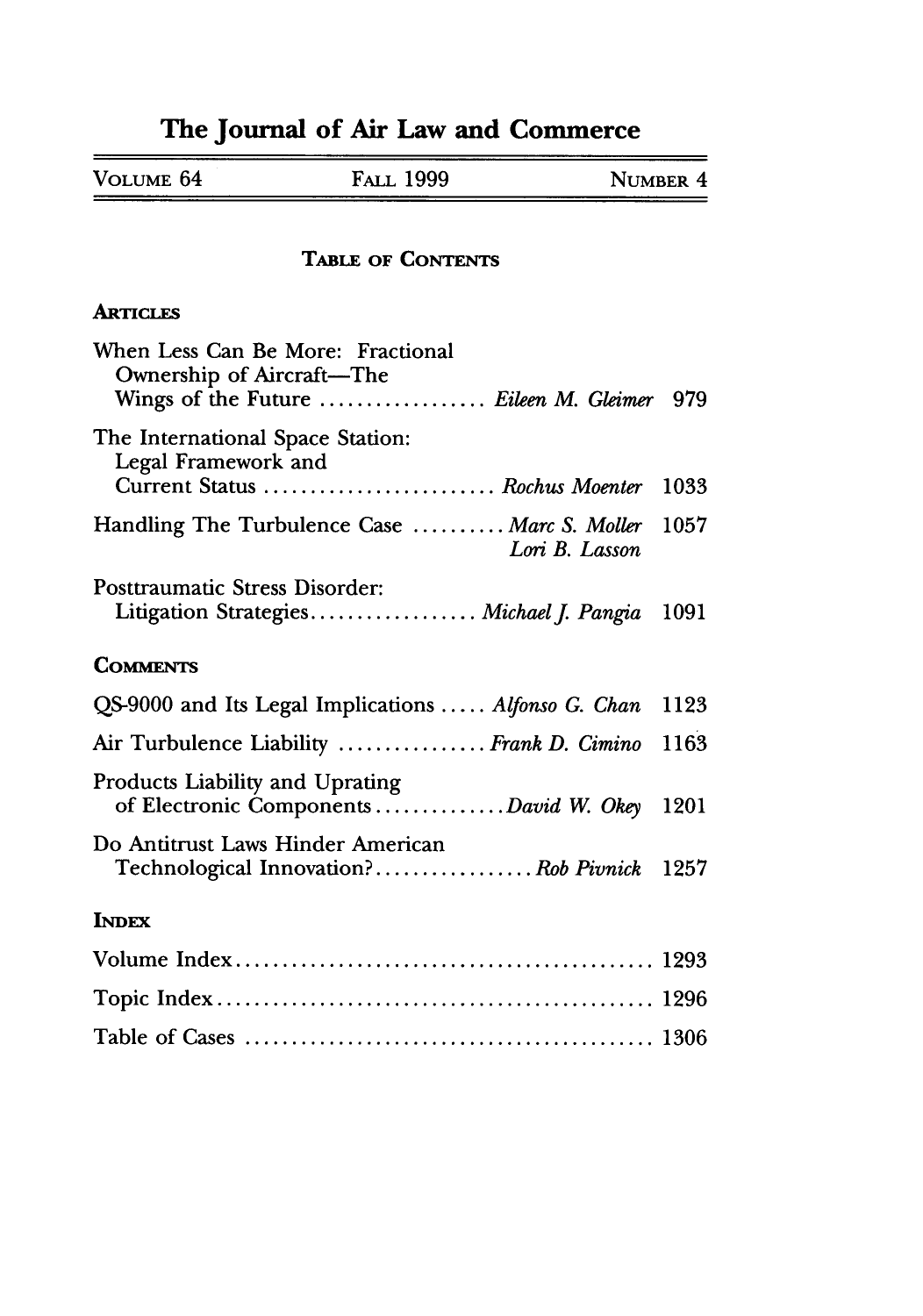The *Journal of Air Law and Commerce* (ISSN 0021-8642) is published four times a year, (1) Winter, (2) Spring, (3) Summer, and (4) Fall, by the SMU Law Review Association. Subscription rates are \$37.00 per year, domestic, and \$44.00 per year, foreign. Single issues are available at \$15.00 per copy. Add 8.25% tax on all single issue orders within the State of Texas. Tax exempt institutions must include a copy of their exemption certificate with orders. An additional charge will be made for postage and handling. Periodicals postage paid at Dallas, TX, and at additional mailing offices. Prior issues (vols. 1-61) available from William S. Hein & Co., 1285 Main St., Buffalo, NewYork 14209. Volumes 61-63 are available from the *Journal of Air Law and Commerce,* Southern Methodist University School of Law, P.O. Box 750116, Dallas, Texas 75275. POSTMASTER: Send address changes to *Journal of Air Law and Commerce,* School of Law, Southern Methodist University, P.O. Box 750116, Dallas, Texas 75275. Printed by Joe Christensen, Inc., P.O. Box 81269, Lincoln, NE 68501.

Citations conform with *The Bluebook: A Uniform System of Citation* (16th ed. 1996) and *Texas Rules ofForm* (9th ed. 1997). Please note that due to the justification of the articles, citations to internet sources may contain an additional space between double back slashes.

Please address all manuscripts to the Editor in Chief, *Journal of Air Law and Commerce,* Southern Methodist University School of Law, P.O. Box 750116, Dallas, Texas 75275. Submitted manuscripts should be triple-spaced on letter-size paper. Footnotes rather than endnotes should be used and should also be triple-spaced. Word processing capabilities and requirements are available on request. A brief autobiographical statement should accompany the submission. Unsolicited manuscripts will not be returned unless return postage or a stamped, self-addressed envelope is enclosed.

Replacement copies are sent to subscribers upon prompt notification of nonreceipt or defective copies. Subscriptions are renewed automatically upon expiration unless the subscriber sends timely notice of termination. All notifications of change of address should include old address, including zip code, and new address, including zip code. Please notify one month in advance to ensure prompt delivery.

Address inquiries to the *Journal of Air Law and Commerce,* Southern Methodist University School of Law, P.O. Box 750116, Dallas, Texas 75275.

Published quarterly by the SMU Law Review Association.

© Copyright 1999 by the Southern Methodist University School of Law.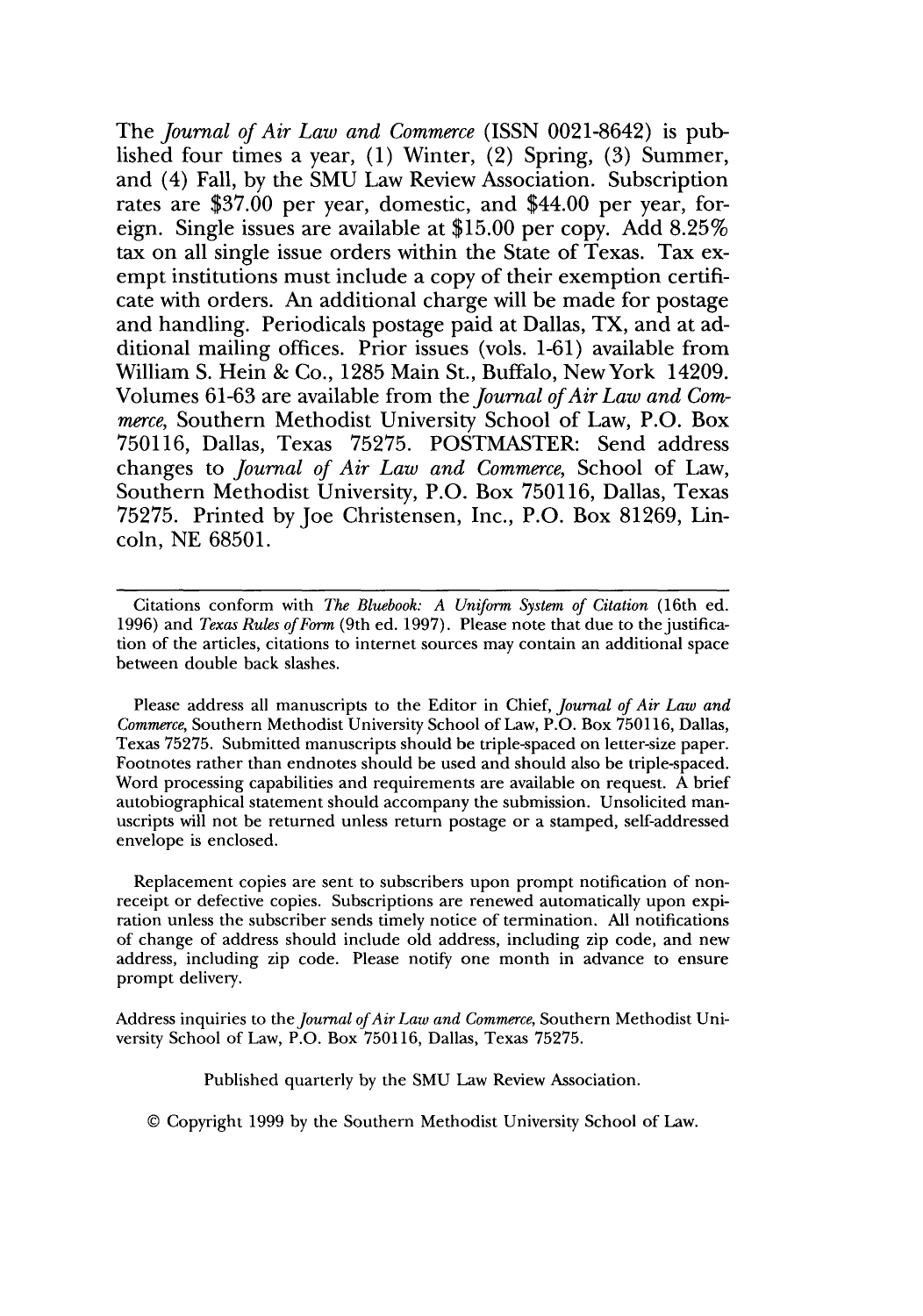

HIBERNIA PRATHER TURBEVILLE July 17, 1908 - June 12, 1998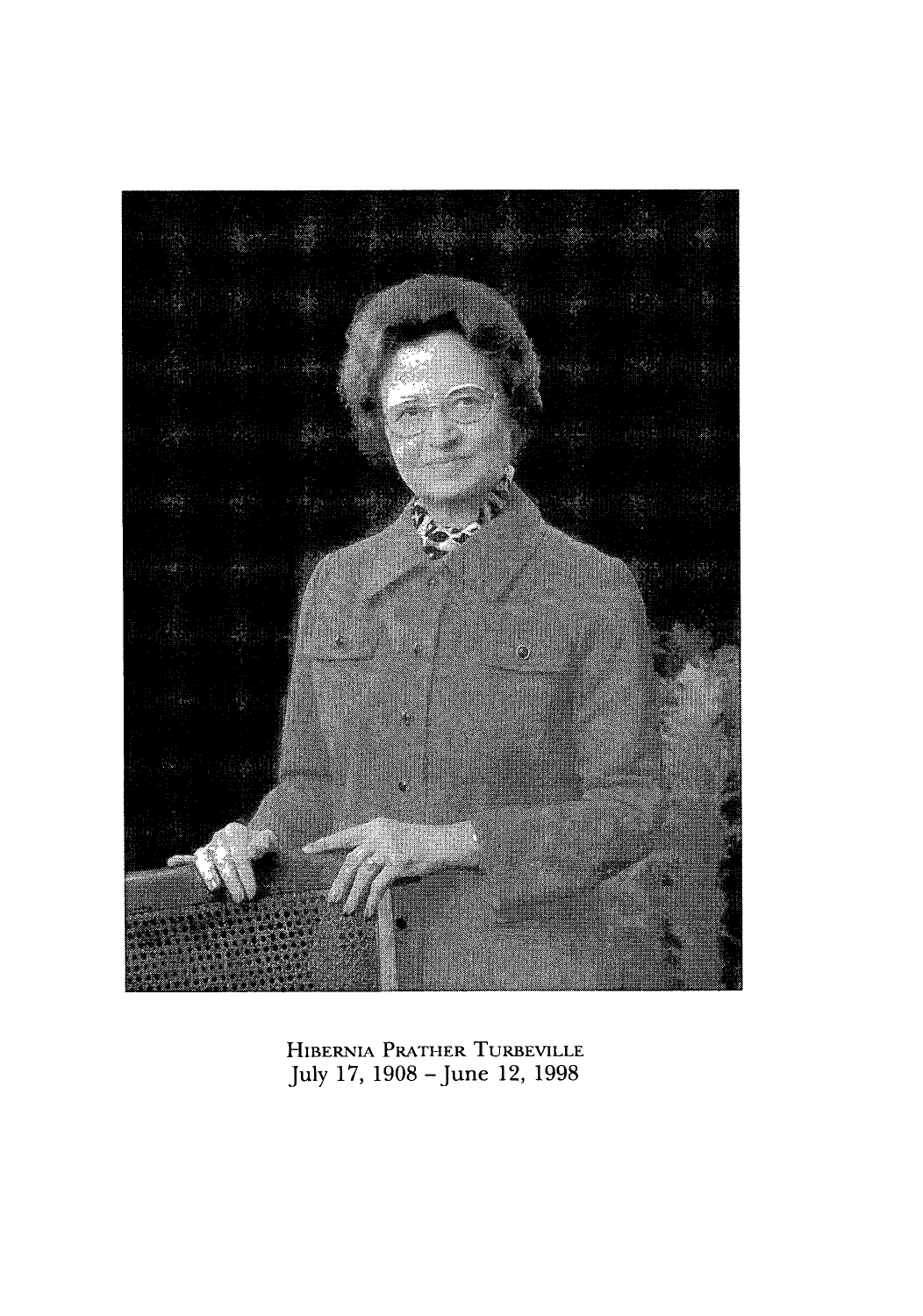- ELIZABETH G. THORNBURG, B.A., 1976, College of William and Mary; J.D., 1979, Southern Methodist University School of Law. Professor of Law.
- ERNEST WHITE, B.A., 1981, San Diego State University; J.D., 1985, Thurgood Marshall School of Law, Texas Southern University. *Visiting Assistant Professor of Law and Director of Criminal Justice Clinic.*
- HARVEY **WINGO,** B.A., 1958, Birmingham Southern College; M.A., 1960, J.D., 1962, Vanderbilt University. *Professor of Law.*
- **JANE** K. **WINN,** B.Sc., 1980, Queen Mary College, University of London; J.D., 1987, Harvard University School of Law. *Associate Professor of Law.*
- PETER WINSHIP, A.B., 1965, LL.B., 1968, Harvard University; LL.M., 1973, University of London (London School of Economics). *James Cleo Thompson, Sr. Trustee and Professor of Law.*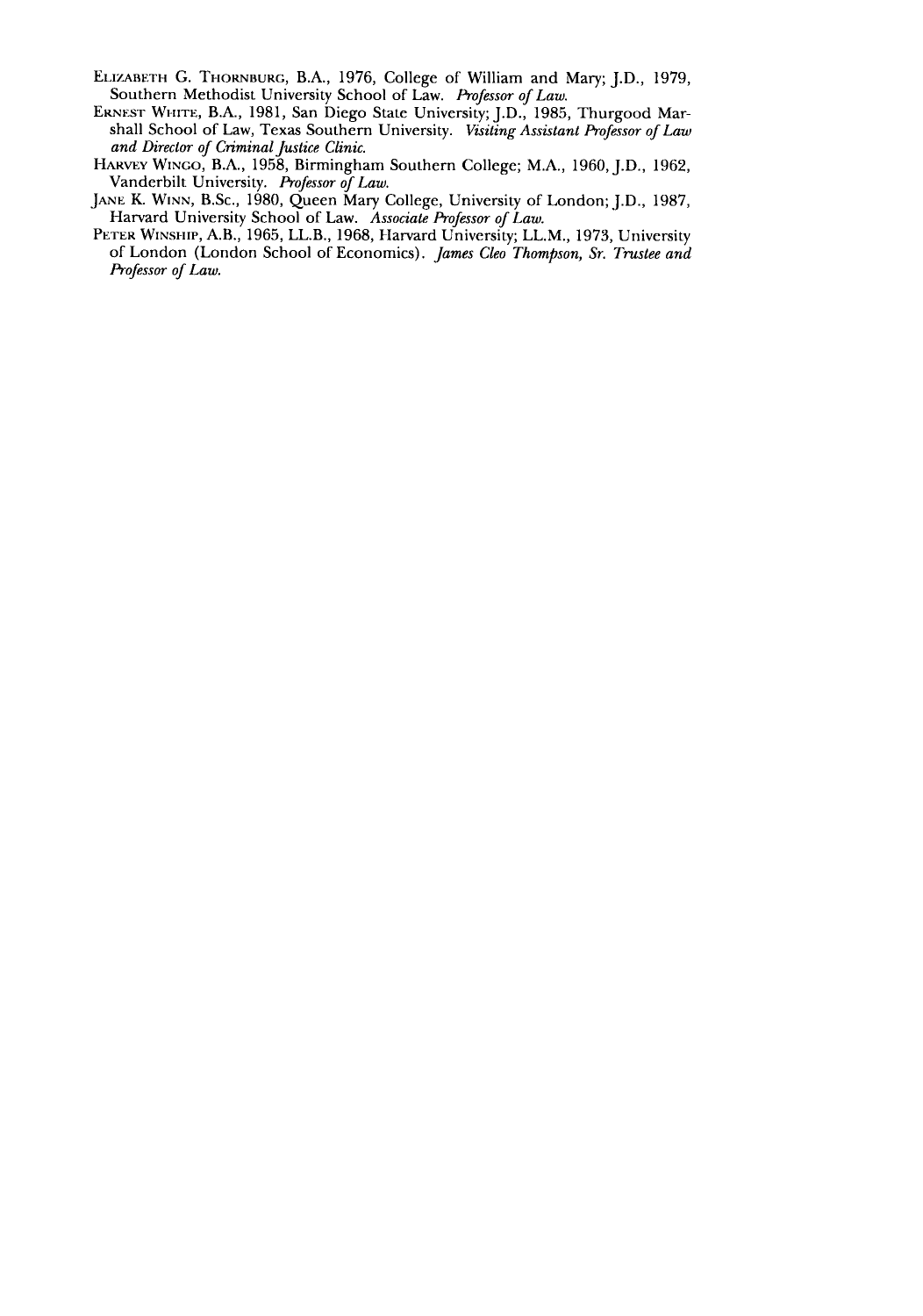## **FROM THE EDITORS: TRIBUTE TO HIBERNIA PRATHER TURBEVILLE**

It is not our place, nor is it our wish, to supersede the comments on the following pages, which remember and praise Hibernia Prather Turbeville as a woman of learning, an educator, and a caring and compassionate human being. Personal praise is better left to those who knew and loved her, and the comments of Earl C. Borgeson, Associate Dean Gail M. Daly, Charles **0.** Galvin, Paul Gleiser, John H. McElhaney, Professor Joseph W. McKnight, Ann Van Wynen Thomas, and Windle Turley speak volumes.

As beneficiaries of Ms. Turbeville's dedication and devotion, we raise our voices in tribute to Hibernia Prather Turbeville. As we have compiled this tribute to Ms. Turbeville, we have read the many ways in which she touched the lives of her friends, family, colleagues, and students. Those of us who never knew her personally are still the benefactors of her hard work and dedication to the development of the Southern Methodist University School of Law.

While she was all of the things that her friends and colleagues describe, she has also left a legacy behind—something invaluable and priceless for all generations to follow. Her legacy will live on in every student, attorney, and visitor who ventures through the doors of SMU Law School. For this, we pay tribute to Hibernia Prather Turbeville and dedicate this issue in her honor.

> **BOARD** OF **EDITORS** *SMU Law Review Association*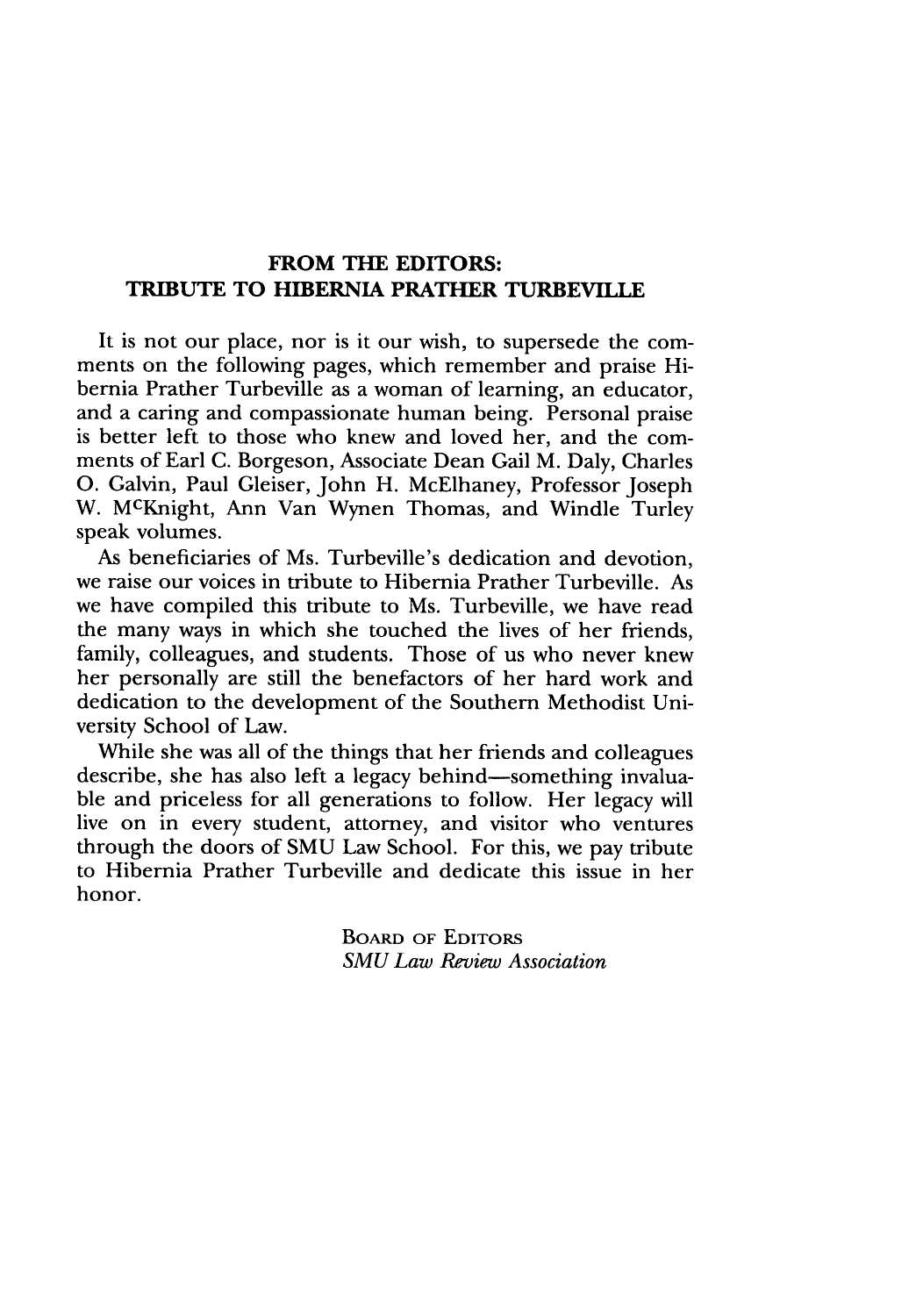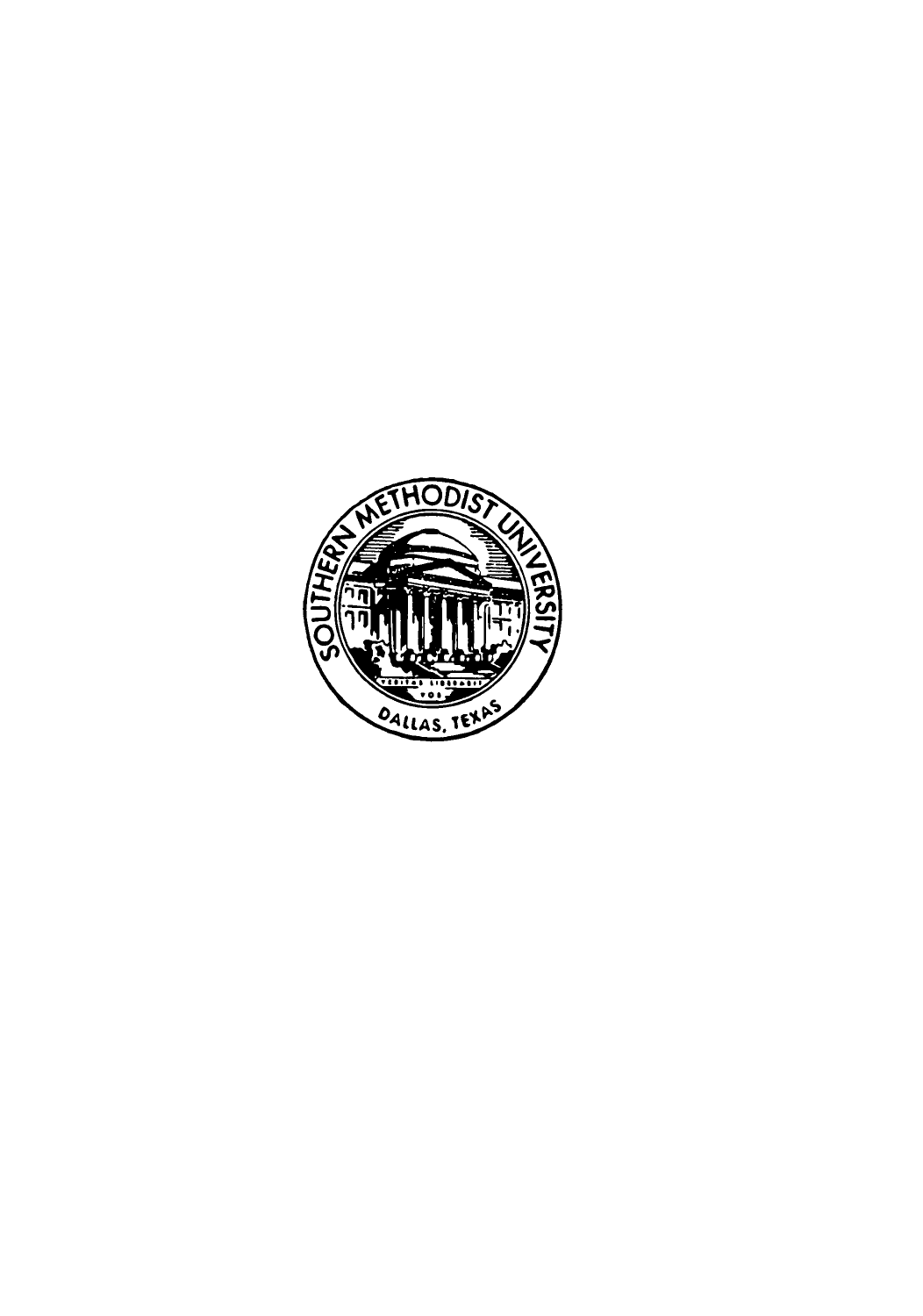# **Tributes**